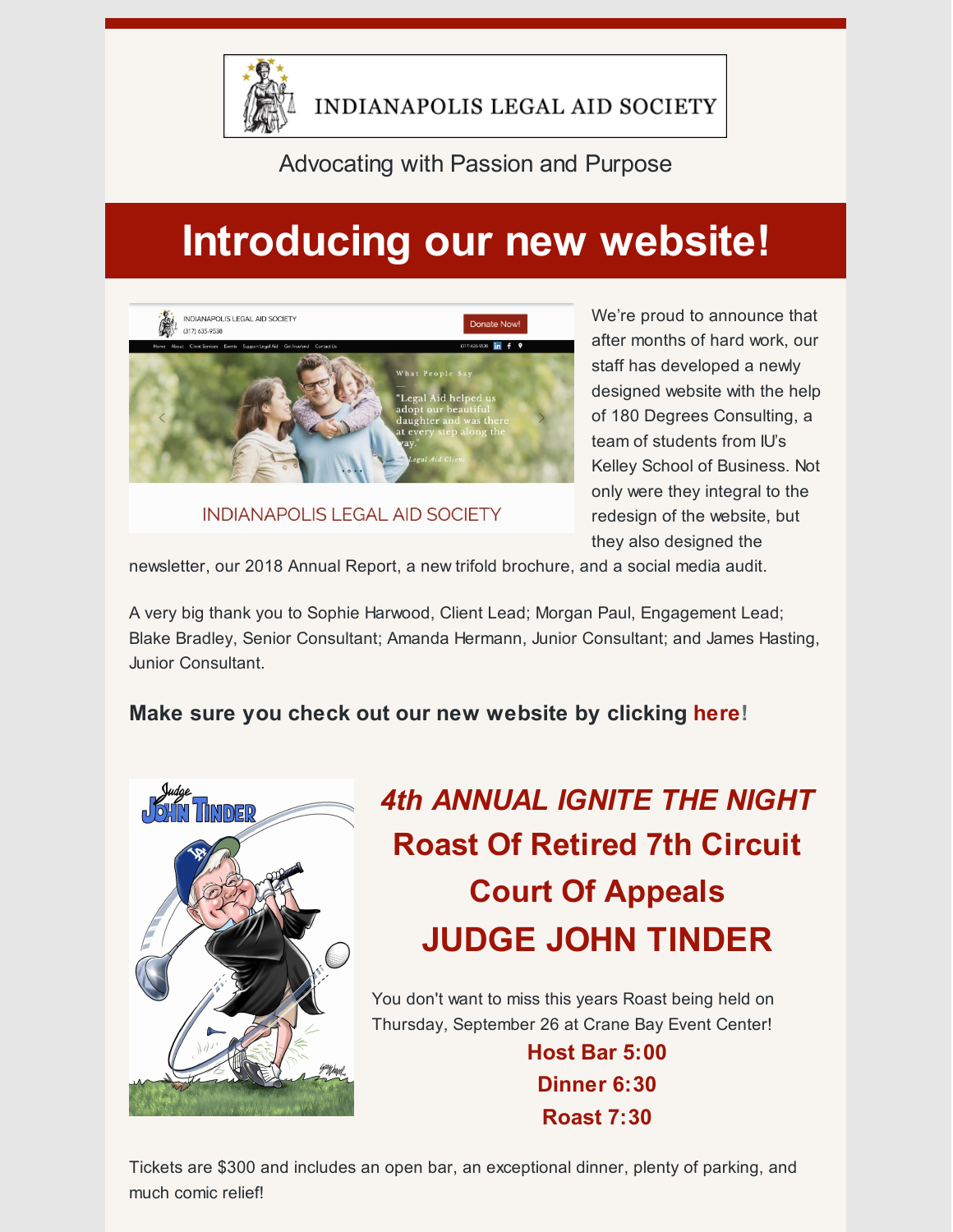For more information about the event and **how to buy tickets or sponsor**, click **[here](https://www.indylas.org/ignite)[!](https://em-ui.constantcontact.com/em-ui/em/page/em-ui/email#)**

### **Meet Franci, Our Housing Client**

Franci's story begins with her health starting to fail and Franci becoming unable to keep up with the demands of both the inside and outside of the home she owns. As a result, a neighbor filed a complaint and FrancI was cited in Court for Health Code violations. Without anyone to help her and living on a fixed income, Franci was not able to resolve these issues on her own. This meant Franci was in danger of being ordered to vacate her home.



Legal Aid was able to help Franci after receiving a referral from the Health Department regarding Franci's case. In less

than a year, Franci achieved compliance with the Health Code and is now able to stay in her home and focus on her health. According to Franci, "What started as a nightmare turned into a godsend with the help of Legal Aid."

The Indiana Supreme Court heard about Franci's story and invited her to the 2019 State of the Judiciary where Chief Justice Rush recognized Franci in her remarks regarding the judiciary's commitment to closing the justice gap for people like Franci. "Today, Franci is in her home. Having a lawyer represent her made all the difference," said Indiana Supreme Court Chief Justice Loretta H. Rush.

### **THE RESULTS ARE IN - - This Year's CLE had the Highest Attendance and Most Outstanding Reviews Ever!**



**The Seventh Annual Timeless Tips from the Bench and Bar CLE** was held on Thursday, May 2 from 8:00 a.m. to 4:30 p.m. at the Indianapolis Marriott North, 3645 River Crossing Parkway. Participants received up to six hours of continuing legal education, including one hour of ethics. Breakfast, lunch, afternoon dessert, beverages and parking were all included in the \$300 registration fee.

This year we were pleased to feature two United States Circuit Judges of the United States Court of Appeals for the Seventh Circuit, the Honorable Michael B. Brennan (pictured top) and the Honorable David F. Hamilton.

We'd like to thank our table sponsors:

**Frost Brown Todd Ice Miller Jackie Leverenz**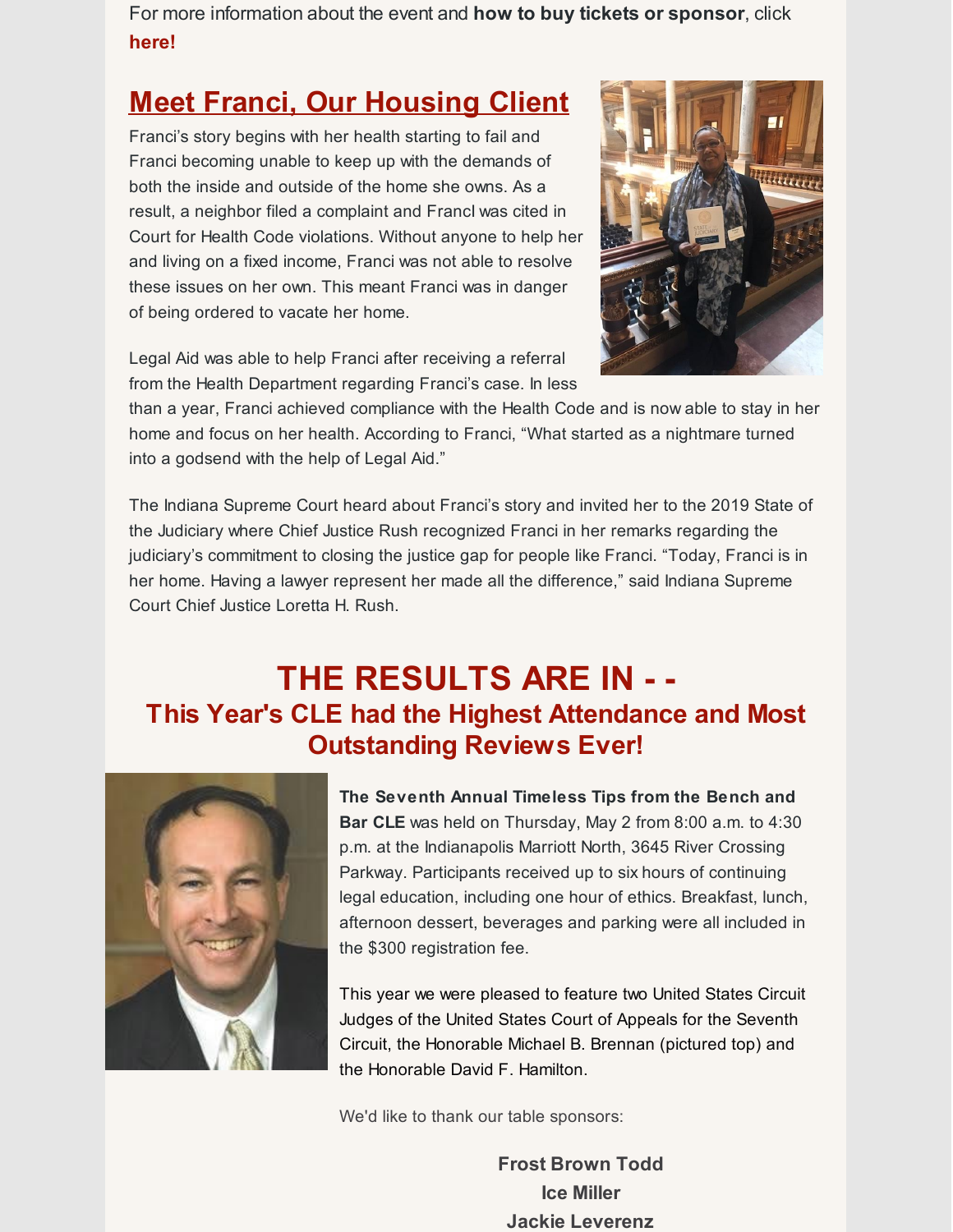

**Krieg DeVault Plews Shadley Racher & Braun Taft /**

*We hope to see you next Spring at the 8th Annual Timeless Tips CLE!*

#### **Volunteer Opportunities**



Legal Aid has a number of volunteer opportunities for attorneys, students, and the general public. For attorneys, we have pro bono cases, internships for students, and our spring and fall events, along with light office work.

For more information, click **[here](https://www.indylas.org/volunteering)**[.](https://www.indylas.org/volunteering)

### **No time to volunteer? [Donate](https://interland3.donorperfect.net/weblink/weblink.aspx?name=E5192&id=1) now!**



We have several ways for you to make a difference in the lives of our most vulnerable Hoosiers in Central Indiana. Approximately \$.87 of every dollar donated to Indianapolis Legal Aid Society is directly used to provide programs and services. For more information, click **[here](https://www.indylas.org/support-legal-aid).**

**615 N Alabama St, Suite 122** Indianapolis, IN 46204

**Monday - Friday** 9:00 a.m. - 12:00 p.m.